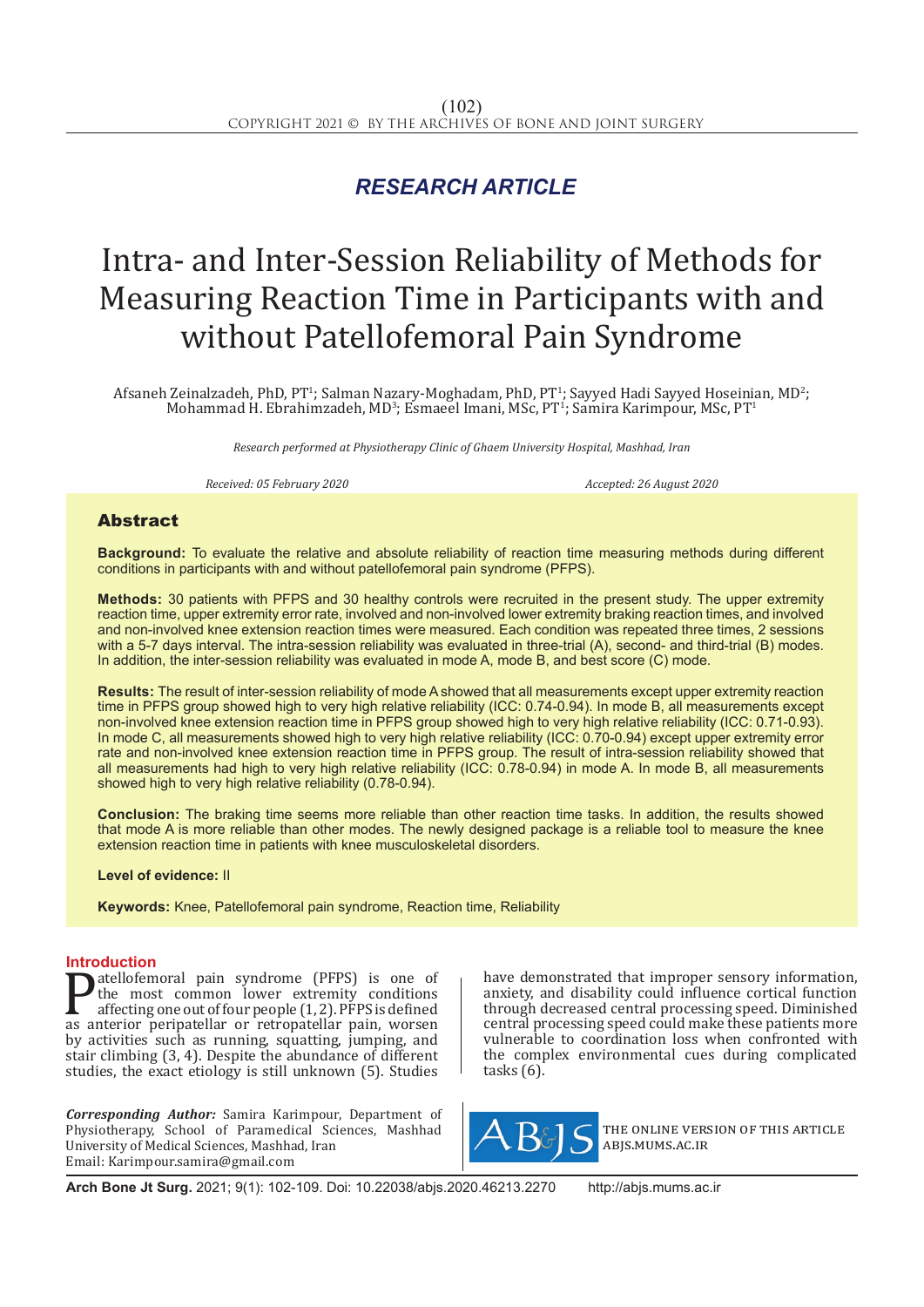THE ARCHIVES OF BONE AND JOINT SURGERY. ABJS.MUMS.AC.IR RELIABILITY OF REACTION TIME IN PFPS

VOLUME 9. NUMBER 1. JANUARY 2021

Reaction time (RT) is one of the most popular methods for measuring central processing speed  $(7)$ . The reaction time is defined as the time from the appearance of unpredictable stimuli into starting of selected motor response (e.g. pressing a button or pedal) that has been divided into two parts: premotor time that includes sensory input conduction and central processing; and motor time that is defined as the time needed for motor response (8). Impaired reaction time could predispose the musculoskeletal disorders including PFPS individuals to commit more errors, thereby increase the risk of injuries. The reaction time has been demonstrated as the most reliable and sensitive measure of cognitive impairment available to practitioners (7). Various methods are available to evaluate RT such as pressing a button or braking reaction time that is usually used for upper and lower limbs. As PFPS patients have insufficient knee extension mechanism and well-timed quadriceps contraction, measuring knee extension reaction time seems more functional than the other ones.

Despite several studies on RT in musculoskeletal disorders and athletes, the information about the reliability of reaction time in different conditions is yet to be enough. Reliability is defined as the ability of a measurement tool for reporting stable and repeatable results. In addition, it is well-known that reliability is a population-specific property (9). So, we need to assess this parameter in various musculoskeletal disorders. To the best of our knowledge, no study has investigated the reliability of reaction time methods in subjects with and without PFPS. High absolute reliability in terms of minimal metrically detectable change (MMDC) can define the difference between actual treatment changes and measurement error (9). In addition, determining the time back to sport for athletes after sport injuries can be helpfull. Therefore, the first aim of this study was to evaluate the intra- and intersession reliability of different methods for measuring reaction time in participants with and without PFPS. In addition, there are different methods for reporting reaction time. Some studies have reported the best record whereas others rely on the average reaction time. The second purpose of the study was to determine the most reliable method between these reports, explicitly.

# **Materials and Methods**

#### *Participants*

A total of 30 healthy adults (6 male and 24 female) and 30 PFPS patients (6 male and 24 female) aged between 18 to 35 years were recruited in the present study. All PFPS participants were referred from orthopedic center of Ghaem university hospital. The healthy individuals were invited through flyers and telephone contact. The PFPS participants were included if they had the following criteria: onset of pain more than 6 months, clinical signs of the PFPS e.g. retropatellar pain, Clark sign, crepitation, pain with patellar grinding, patellar compression test, palpation tenderness in lateral and medial border of the patella. Also, pain should have been worsened by at least two of the following activities: (1) ascending or descending stairs; (2) jumping and running; (3) squatting;  $(4)$ prolonged sitting with bent knees and (5) kneeling. The **Figure 1. Upper extremity choice reaction time test condition.**

exclusion criteria for all participants were any history of neurologic and musculoskeletal disorders except PFPS, amnesia, vertigo, cognitive problems, sedative drug or alcohol usage 48 hours before the test (10-13). All participants were informed about experimental protocol and asked to sign written informed consent form approved by the local Institutional Review Board. The present study was approved by the ethical committee of the Mashhad University of Medical Sciences, Mashhad, Iran. (Ethical number: IR.MUMS.REC.1398.022)

#### *Measurement tools*

The Deary-Liewald reaction time (DLRT) task was used to measure the reaction time. This software is a free, easyto-use, computer-based program capable of measuring both simple and choice reaction time (14). The computer keyboard and specially designed package was used to evaluate the choice and simple reaction time, respectively. In choice reaction time mode, the participants had to press the Z, X, . and , keys corresponded to the correct response as soon as the cross mark appeared in most left, middle left, middle right, and most right, respectively [Figure 1]. The specially designed package included a foot pedal along with a knee extension reaction time package. The knee extension reaction time package included an accelerometer attached to the ankle and a measurement tool put and fixed in 75◦ knee flexion. The accelerometer could detect the minimal possible ankle movement as soon as the knee extension initiated and sent a signal to the DLRT software. The time from appearance of the cross mark into the button pressing, pedal pressing, or extending the knee was determined as the reaction time [Figures 2; 3]. The involved and non-involved lower extremities were tested by DLRT program in simple reaction time mode. A 10-minute familiarization period as well as a 4-minute period of resting between conditions were used for all participants to eliminate any learning bias regarding the reaction time tasks. The total session lasted for 35 minutes. Each condition was repeated three times. In addition, the order of conditions was fully randomized. In order to evaluate the inter-session reliability, all tests were repeated in the second session with a 5-7 day interval. The reaction time measurement was assessed by one of the authors (Karimpour, S) in both sessions. The assessor ensured if any relevant event occurred between the test-

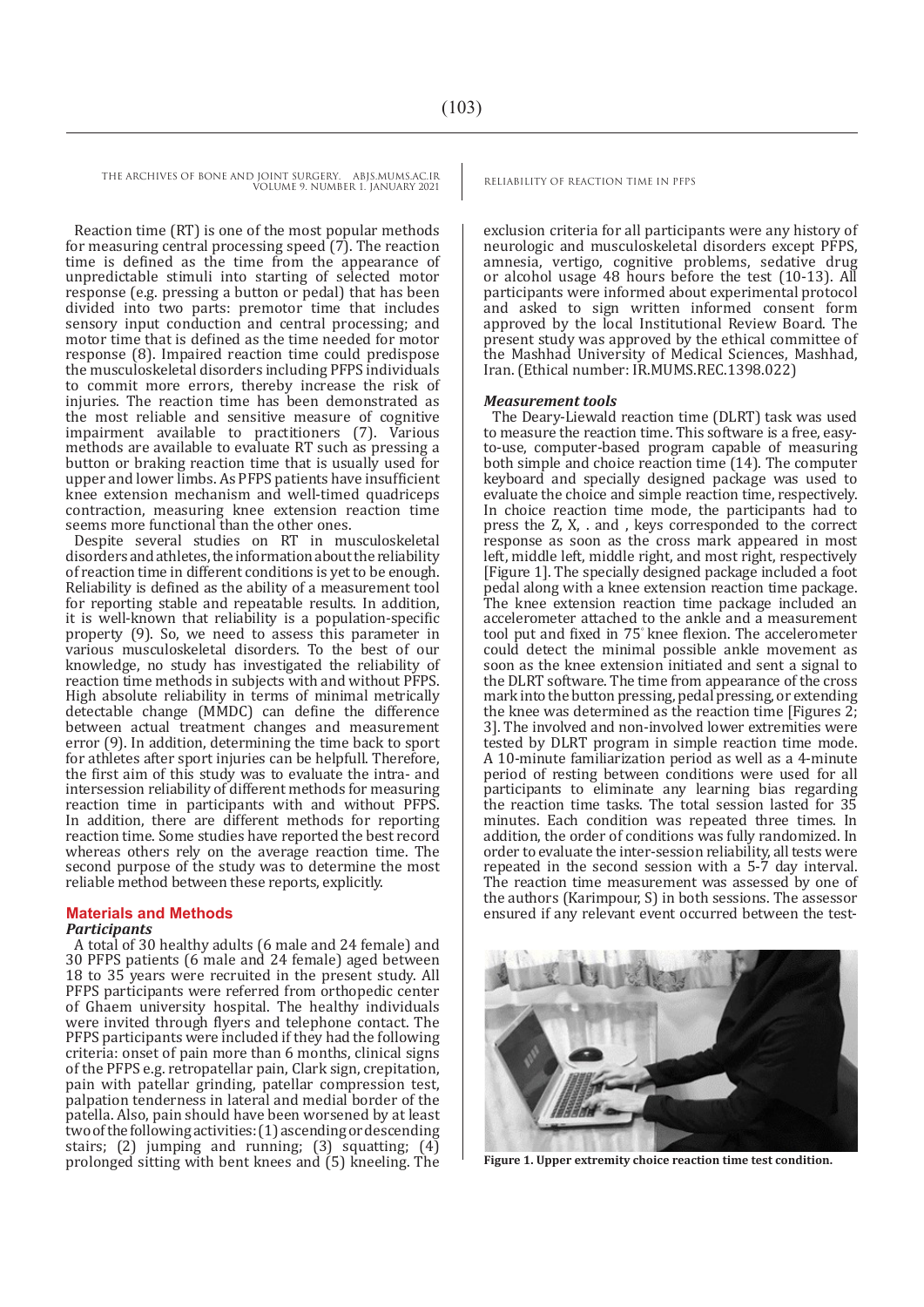**Figure 2. Braking reaction time test condition. Figure 3. Knee extension reaction time test condition.**

retest intervals through asking a question.

#### *Statistical analysis*

A series of paired t-tests were carried out to compare the differences in reaction time scores in test-retest sessions to check the absence of systematic bias. No significant difference was seen in demographic variables between the groups. A two-way random model of intra-class  $correlation coefficient (ICC) was used to assess the relative$ reliability, with  $ICC_{2,1}$  model for intra-session reliability and ICC2,3 model for inter-session reliability (9). The reported confidence interval (CI) was 95% to indicate the precision of the estimates. Munro's classification was used for describing the degree of reliability: 0.00-0.25 indicate very low correlation; 0.26-0.49, low correlation; 0.50- 0.69, moderate correlation; 0.70-0.89, high correlation; and 0.90-1.00, very high correlation (15).

Standard error of measurement (SEM) was used to assess the absolute reliability. SEM was calculated as the square root of the mean square error term derived from analysis of variance (16). MMDC was considered as 95% CI of SEM (1.96 SEM) to estimate the changes between each 2 measurements that might be clinically significant (17). In order to compare the SEM values of neurocognitive reaction time and knee extension reaction time, the coefficient variance (CV) was determined  $(CV=SD/mean \times 100)$ . CV values in the range of 10-15% were considered as acceptable (18).

Relative and absolute inter-session reliabilities were assessed in three modes: (1) three trial mode (mode A), (2) second- and third-trial mode (mode B), and (3) the best score (mode C). Relative and absolute intra-session



reliabilities were assessed in two modes: (1) mode A, and (2) mode B. All data analysis was performed using SPSS Version 20.0 (SPSS Inc., Chicago, IL).

#### **Results**

Demographic characteristics are shown in Table 1. No significant difference in demographic variables was seen between the two groups. In addition, Table 2 demonstrates the mean and standard deviation (SD) of reaction time measurements during test and retest sessions. All participants completed test-retest assessments.

#### *Inter-session reliability*

In mode A, all measurements showed high to very high relative reliability according to Munro's classification (ICC: 0.74-0.94) except for upper extremity reaction time in PFPS group that had moderate reliability (ICC: 0.62). The highest reliability value was related to non-involved lower extremity braking reaction time and involved knee extension reaction time in healthy group [Table 3].

All measurements in mode B showed high to very high relative reliability according to Munro's classification (ICC: 0.71-0.93) except for non-involved knee extension reaction time in PFPS group that showed moderate reliability (ICC: 0.58). The highest reliability value was for involved lower extremity braking reaction time in healthy group [Table 4].

All measurements in mode C showed high to very high relative reliability according to Munro's classification (ICC: 0.70-0.94) except for upper extremity error rate (ICC: 0.55) and non-involved knee extension reaction time (ICC: 0.65) in PFPS group that showed moderate

| Table 1. Demographic characteristics of subject with PFPS and healthy controls |       |               |                  |           |  |  |  |
|--------------------------------------------------------------------------------|-------|---------------|------------------|-----------|--|--|--|
|                                                                                |       | PFPS $(n=30)$ | Healthy $(n=30)$ |           |  |  |  |
| <b>Variables</b>                                                               | Mean  | <b>SD</b>     | Mean             | <b>SD</b> |  |  |  |
| Age (year)                                                                     | 29.32 | 5.305         | 29.28            | 5.587     |  |  |  |
| Height (m)                                                                     | 1.63  | 0.095         | 1.66             | 0.86      |  |  |  |
| Weight (kg)                                                                    | 11.8  | 66.24         | 11.62            | 63.68     |  |  |  |
| Sex (M/F)                                                                      |       | 6 Male        |                  | 6 Male    |  |  |  |
|                                                                                |       | 24 Female     |                  | 24 Female |  |  |  |

THE ARCHIVES OF BONE AND JOINT SURGERY. ABJS.MUMS.AC.IR RELIABILITY OF REACTION TIME IN PFPS VOLUME 9. NUMBER 1. JANUARY 2021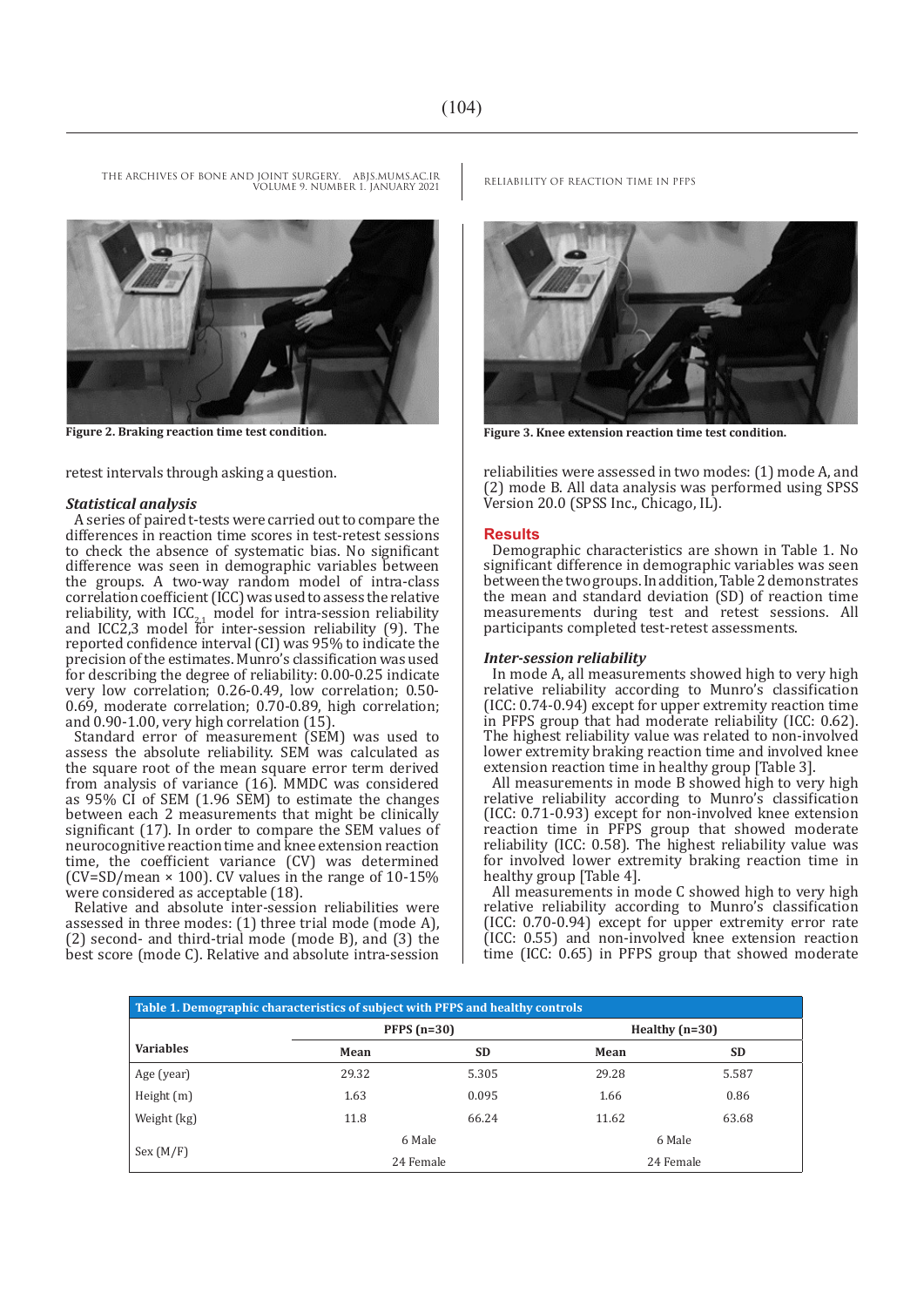RELIABILITY OF REACTION TIME IN PFPS THE ARCHIVES OF BONE AND JOINT SURGERY. ABJS.MUMS.AC.IR VOLUME 9. NUMBER 1. JANUARY 2021

| Table 2. Mean and standard deviation of reaction time measurements during test and retest sessions |                    |                     |                 |                       |               |  |  |  |  |
|----------------------------------------------------------------------------------------------------|--------------------|---------------------|-----------------|-----------------------|---------------|--|--|--|--|
|                                                                                                    |                    | <b>Test session</b> |                 | <b>Retest session</b> |               |  |  |  |  |
|                                                                                                    |                    | Mean                | <b>SD</b>       | Mean                  | <b>SD</b>     |  |  |  |  |
| <b>Upper extremity reaction time</b>                                                               | Patient            | 573.89              | 94.4            | 555.23                | 84.29         |  |  |  |  |
|                                                                                                    | Healthy            | 552.78              | 89.3            | 541.42                | 79.15         |  |  |  |  |
| Involved lower extremity braking                                                                   | Patient            | 524.71              | 120.74          | 514.55                | 104.03        |  |  |  |  |
| reaction time                                                                                      | Healthy            | 462.94              | 72.85           | 459.61                | 62.16         |  |  |  |  |
| Non-involved lower extremity                                                                       | Patient            | 520.95              | 117.24          | 514.24                | 102.36        |  |  |  |  |
| braking reaction time                                                                              | Healthy            | 466.44              | 66.47           | 461.17                | 57.35         |  |  |  |  |
| Involved knee extension reaction                                                                   | Patient            | 437.97              | 94.31           | 444.01                | 92.02         |  |  |  |  |
| time                                                                                               | Healthy            | 454.71              | 110.17          | 429.59                | 94.39         |  |  |  |  |
| Non-involved<br>knee<br>extension<br>reaction time                                                 | Patient<br>Healthy | 438.37<br>454.35    | 134.9<br>108.46 | 445.45<br>421.37      | 96.46<br>96.9 |  |  |  |  |

Abbreviations: SD: Standard deviation

| Table 3. Inter- and intra-session reliability of reaction time parameter in upper and lower extremities in three-trial mode (mode A) |                                  |             |        |        |                           |             |        |        |
|--------------------------------------------------------------------------------------------------------------------------------------|----------------------------------|-------------|--------|--------|---------------------------|-------------|--------|--------|
|                                                                                                                                      | <b>Inter-session reliability</b> |             |        |        | Intra-session reliability |             |        |        |
|                                                                                                                                      | <b>SEM</b>                       | <b>MMDC</b> | CV     | ICC    | <b>SEM</b>                | <b>MMDC</b> | CV     |        |
| Patient                                                                                                                              | 0.62                             | 51.95       | 144.02 | 15.18  | 0.89                      | 27.95       | 77.48  | 15.18  |
| Healthy                                                                                                                              | 0.92                             | 22.38       | 62.05  | 14.61  | 0.82                      | 33.58       | 93.07  | 14.61  |
|                                                                                                                                      |                                  |             |        |        |                           |             |        |        |
| Patient                                                                                                                              | 0.78                             | 0.43        | 1.21   | 107.11 | 0.91                      | 0.28        | 0.77   | 107.11 |
| Healthy                                                                                                                              | 0.93                             | 0.32        | 0.90   | 133.80 | 0.78                      | 0.57        | 1.59   | 133.80 |
|                                                                                                                                      |                                  |             |        |        |                           |             |        |        |
| Patient                                                                                                                              | 0.91                             | 31.20       | 86.50  | 20.21  | 0.94                      | 25.48       | 70.63  | 20.21  |
| Healthy                                                                                                                              | 0.89                             | 20.61       | 57.14  | 13.52  | 0.94                      | 15.22       | 42.20  | 13.52  |
|                                                                                                                                      |                                  |             |        |        |                           |             |        |        |
| Patient                                                                                                                              | 0.88                             | 35.45       | 98.28  | 19.90  | 0.87                      | 36.90       | 102.29 | 19.90  |
| Healthy                                                                                                                              | 0.94                             | 14.04       | 38.93  | 12.43  | 0.91                      | 17.20       | 47.68  | 12.43  |
|                                                                                                                                      |                                  |             |        |        |                           |             |        |        |
| Patient                                                                                                                              | 0.88                             | 31.87       | 88.35  | 20.72  | 0.88                      | 31.87       | 88.35  | 20.72  |
| Healthy                                                                                                                              | 0.94                             | 23.12       | 64.08  | 21.97  | 0.86                      | 35.31       | 97.89  | 21.97  |
|                                                                                                                                      |                                  |             |        |        |                           |             |        |        |
| Patient                                                                                                                              | 0.74                             | 49.18       | 136.33 | 21.65  | 0.78                      | 45.24       | 125.40 | 21.65  |
| Healthy                                                                                                                              | 0.89                             | 32.13       | 89.08  | 22.99  | 0.85                      | 37.52       | 104.02 | 22.99  |
|                                                                                                                                      |                                  |             |        |        |                           |             |        |        |

Abbreviations: ICC: Intra-class correlation coefficient, SEM: Standard error of measurement, MMDC: Minimal metrically detectable change, CV: Coefficient variance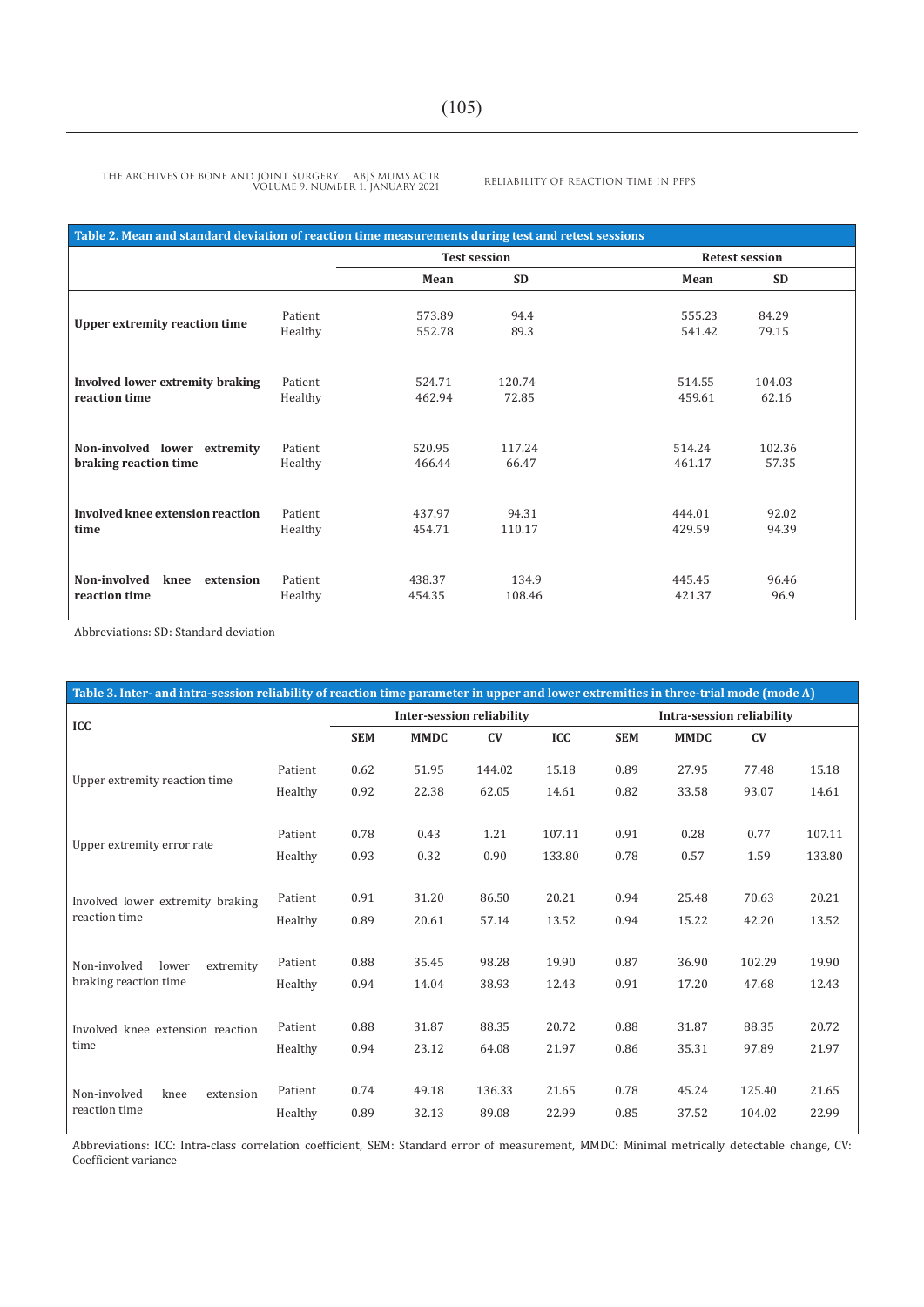RELIABILITY OF REACTION TIME IN PFPS THE ARCHIVES OF BONE AND JOINT SURGERY. ABJS.MUMS.AC.IR VOLUME 9. NUMBER 1. JANUARY 2021

relative reliability [Table 5].

## *Intra-session reliability*

All measurements in mode A showed high to very high

relative reliability according to Munro's classification (ICC: 0.78-0.94). The highest value of ICC was related to involved lower extremity braking reaction time in both groups [Table 3].

| Table 4. Inter-session reliability of reaction time parameter in upper and lower extremities in best score mode (mode C) |         |                                  |            |             |                        |                           |            |             |        |
|--------------------------------------------------------------------------------------------------------------------------|---------|----------------------------------|------------|-------------|------------------------|---------------------------|------------|-------------|--------|
|                                                                                                                          |         | <b>Inter-session reliability</b> |            |             |                        | Intra-session reliability |            |             |        |
|                                                                                                                          |         | <b>ICC</b>                       | <b>SEM</b> | <b>MMDC</b> | $\mathbf{C}\mathbf{V}$ | ICC                       | <b>SEM</b> | <b>MMDC</b> | CV     |
|                                                                                                                          | Patient | 0.91                             | 24.90      | 69.01       | 15.31                  | 0.94                      | 20.33      | 56.35       | 15.31  |
| Upper extremity reaction time                                                                                            | Healthy | 0.90                             | 24.34      | 67.49       | 14.39                  | 0.93                      | 20.37      | 56.46       | 14.39  |
|                                                                                                                          | Patient | 0.84                             | 0.37       | 1.03        | 108.77                 | 0.78                      | 0.43       | 1.21        | 108.77 |
| Upper extremity error rate                                                                                               | Healthy | 0.91                             | 0.34       | 0.96        | 155.36                 | 0.78                      | 0.54       | 1.51        | 155.36 |
| Involved lower extremity braking                                                                                         | Patient | 0.89                             | 34.21      | 94.84       | 20.30                  | 0.90                      | 32.62      | 90.43       | 20.30  |
| reaction time                                                                                                            | Healthy | 0.93                             | 16.91      | 46.89       | 13.90                  | 0.87                      | 23.05      | 63.91       | 13.90  |
| Non-involved lower extremity                                                                                             | Patient | 0.87                             | 33.92      | 94.03       | 18.48                  | 0.88                      | 32.59      | 90.34       | 18.48  |
| braking reaction time                                                                                                    | Healthy | 0.92                             | 17.37      | 48.16       | 13.08                  | 0.86                      | 22.98      | 63.71       | 13.08  |
| Involved knee extension reaction                                                                                         | Patient | 0.71                             | 52.85      | 146.50      | 21.80                  | 0.81                      | 42.78      | 118.58      | 21.80  |
| time                                                                                                                     | Healthy | 0.88                             | 34.36      | 95.26       | 22.87                  | 0.85                      | 38.42      | 106.50      | 22.87  |
| Non-involved<br>knee<br>extension                                                                                        | Patient | 0.58                             | 61.62      | 170.81      | 21.39                  | 0.84                      | 38.03      | 105.42      | 21.39  |
| reaction time                                                                                                            | Healthy | 0.89                             | 33.10      | 91.75       | 23.30                  | 0.86                      | 37.34      | 103.51      | 23.30  |

Abbreviations: ICC: Intra-class correlation coefficient, SEM: Standard error of measurement, MMDC: Minimal metrically detectable change, CV: Coefficient variance

| Table 5. Inter- and intra-session reliability of reaction time parameter in upper and lower extremities in second- and third-trial (mode B) |         |                                  |             |        |        |  |  |  |
|---------------------------------------------------------------------------------------------------------------------------------------------|---------|----------------------------------|-------------|--------|--------|--|--|--|
| ICC                                                                                                                                         |         | <b>Inter-session reliability</b> |             |        |        |  |  |  |
|                                                                                                                                             |         | <b>SEM</b>                       | <b>MMDC</b> | CV     |        |  |  |  |
|                                                                                                                                             | Patient | 0.92                             | 22.34       | 61.93  | 15.01  |  |  |  |
| Upper extremity reaction time                                                                                                               | Healthy | 0.90                             | 23.08       | 63.98  | 14.23  |  |  |  |
| Upper extremity error rate                                                                                                                  | Patient | 0.55                             | 0.54        | 1.50   | 218.64 |  |  |  |
|                                                                                                                                             | Healthy | 0.88                             | 0.38        | 1.06   | 235.31 |  |  |  |
| Involved lower extremity braking reaction time                                                                                              | Patient | 0.87                             | 35.00       | 97.02  | 20.47  |  |  |  |
|                                                                                                                                             | Healthy | 0.91                             | 17.03       | 47.20  | 13.07  |  |  |  |
| Non-involved lower extremity reaction time                                                                                                  | Patient | 0.89                             | 29.83       | 82.70  | 18.97  |  |  |  |
|                                                                                                                                             | Healthy | 0.93                             | 13.75       | 38.12  | 12.07  |  |  |  |
| Involved knee extension reaction time                                                                                                       | Patient | 0.70                             | 48.65       | 134.87 | 21.26  |  |  |  |
|                                                                                                                                             | Healthy | 0.88                             | 33.39       | 92.55  | 23.63  |  |  |  |
|                                                                                                                                             | Patient | 0.65                             | 50.53       | 140.07 | 21.33  |  |  |  |
| Non-involved knee extension reaction time                                                                                                   | Healthy | 0.94                             | 22.23       | 61.64  | 23.51  |  |  |  |

Abbreviations: ICC: Intra-class correlation coefficient, SEM: Standard error of measurement, MMDC: Minimal metrically detectable change, CV: Coefficient variance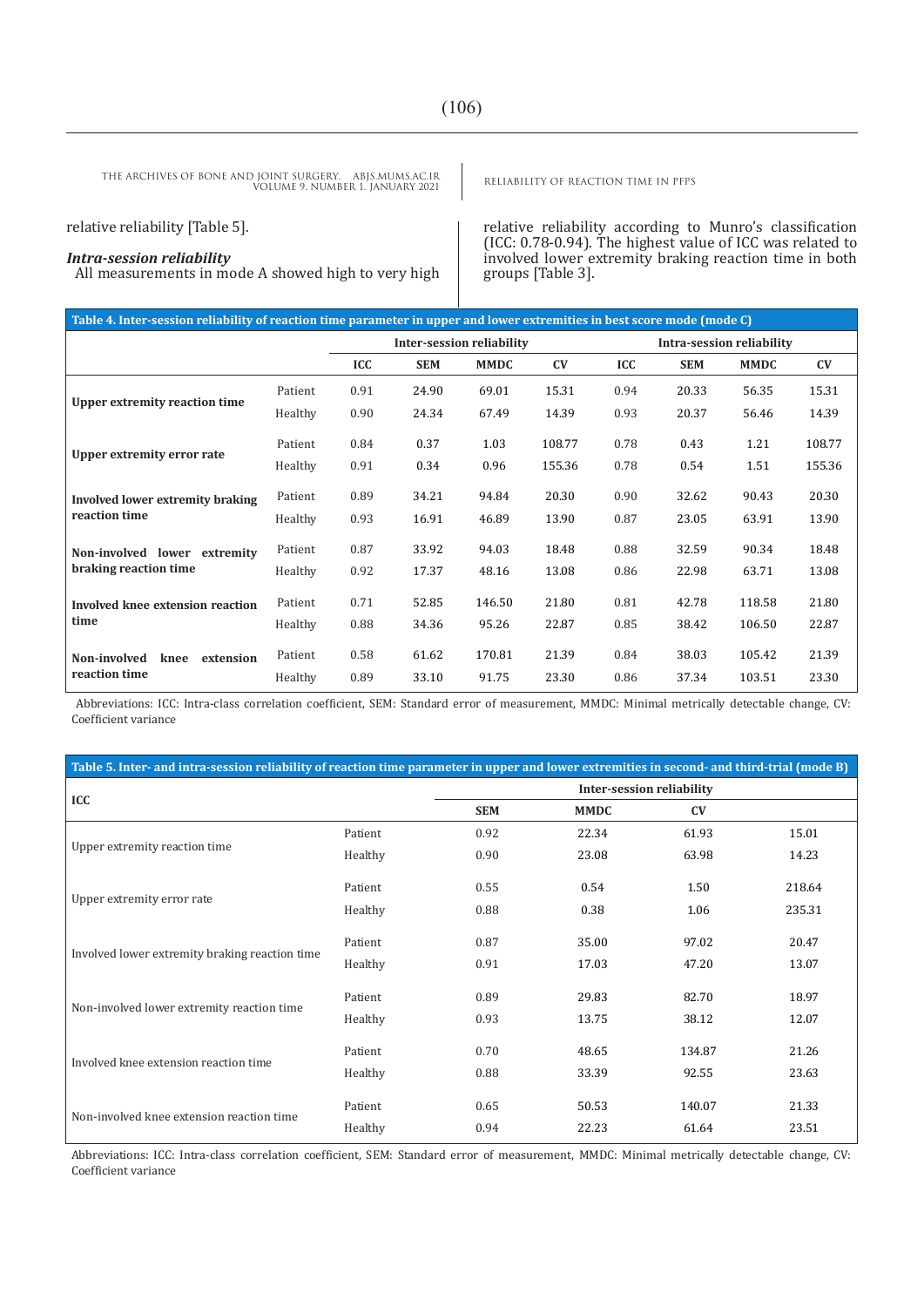THE ARCHIVES OF BONE AND JOINT SURGERY. ABJS.MUMS.AC.IR RELIABILITY OF REACTION TIME IN PFPS VOLUME 9. NUMBER 1. JANUARY 2021

> All measurements in mode B showed high to very high relative reliability according to Munro's classification (0.78-0.94). The highest value was for upper extremity reaction time in patient group [Table 4].

#### **Discussion**

The present study examined intra- and inter-session reliability of different methods for measuring reaction time in subjects with and without PFPS. To the best of the authors' knowledge, no study has been conducted on the reliability of reaction time measurements in subjects with and without musculoskeletal disorders. Our results showed high to very high reliability (ICC: 0.70-0.94) for knee extension reaction time package in most conditions. In addition, the ICC values of mode A were higher than other modes. The ICC values obtained from test-retest reliability of healthy individuals were higher than the PFPS patients. In addition, the ICC values of reaction times were higher than error rates in choice reaction time condition except for mode A of PFPS patients. The upper extremity reaction time and lower extremity braking reaction time were more reliable than knee extension reaction time.

Mode A had higher reliability than the two other modes. This can be attributed to the learning effects that were higher in mode A together. One of the strengths of the present study was to report the reaction time in different modes to see which one is of higher reliability. Previous studies on reliability of reaction time have not reported the reliability in modes A, B, and C, separately. In a research on healthy young adults, Wells et al. evaluated the reliability of three reaction time tasks with increasing complexity within six sessions (19). The authors reported a statistically significant difference between the scores of each session. Therefore, they analyzed and reported the ICC values between two sessions with the least significant difference score. In addition, Picha et al. reported that the reliability of 5 novel reaction time protocols in healthy adults increased during three sessions (20). Their ICC values for reaction time measurements ranged between 0.75 and 0.90. There were no significant differences between scores obtained from three sessions, they reported the ICC values in three trials, exclusively (20). In addition, Well et al. examined the reliability of dynavision™ D2 for assessing reaction time performance in recreationally active young adults  $(21)$ . The ICC values of reaction time measurements in their population ranged between 0.675 and 0.835. As our results demonstrate, the ICC values of the present work are in agreement with the results of those studies. Although different methods have been used in the relevant studies, the present results suggest that the reaction time could be used as a reliable measure for examining neurocognitive assessment in both PFPS patients and healthy individuals.

Higher ICC values obtained from healthy individuals compared with PFPS patients can be explained by the greater heterogeneity among healthy group. In the current study, PFPS participants were closely matched

by the means of inclusion and exclusion criteria and patients with the least heterogeneity were selected while the control group had greater between-subject differences. Therefore, according to ICC calculation formula, the greater between-subject differences result in higher ICC values in healthy individuals (16).

In addition, the ICC values for reaction times were higher than the error rates in choice reaction time condition except for mode A of PFPS patients. This is in accordance with those studies that investigated the reliability of auditory Stroop task measures in subjects with anterior cruciate ligament deficiency, non-specific low back pain and ACL reconstruction (9, 22-25). Moreover, Zeinalzadeh et al. reported a higher reliability for reaction time than error rate in patients with PFPS (2).

The upper extremity reaction time and the braking reaction time had higher reliabilities as compared with knee extension reaction time. However, this difference seems to be neglectable. It seems that the braking reaction time is a more appropriate parameter for evaluating the reaction time. According to our results, the braking time is suggested to be used for measuring the effectiveness of rehabilitation in PFPS and healthy individuals.

The first limitation of the present study may be related to small sample size. The relevant studies demonstrate that it needs fifty participants for each group minimally to better estimate the reliability of the reaction time measures (15). In addition, women in the preset study constitute eighty percent of each group. Although this distribution is mostly in agreement with the prevalence of the PFPS community, generalizability of these results into the men should be interpreted with caution (26). Another limitation was that the reliability of the reaction time measures was not calculated in patients with variety of musculoskeletal disorders. However, to generalize these results to other musculoskeletal disorders, further studies should be conducted on the reliability of reaction time in athletes with musculoskeletal disorders.

It seems necessary to conduct the reliability of reaction time measures before using it in the crosssectional and clinical trial studies. Reliability studies provide attitude to identify the best conditions determining between-groups differences. Our findings showed that the braking time is more reliable than other tasks measures reaction time. Moreover, this study demonstrates that three-trial mode is a good choice for measuring reaction time in the future studies.

The present study showed that braking time is more reliable than other reaction time tasks. Also, the threetrial mode is a little more reliable than other methods. The newly designed package seems to be a reliable tool to measure the knee extension reaction time in patients with knee disorders.

#### **Acknowledgments**

The authors would like to thank the vice chancellor for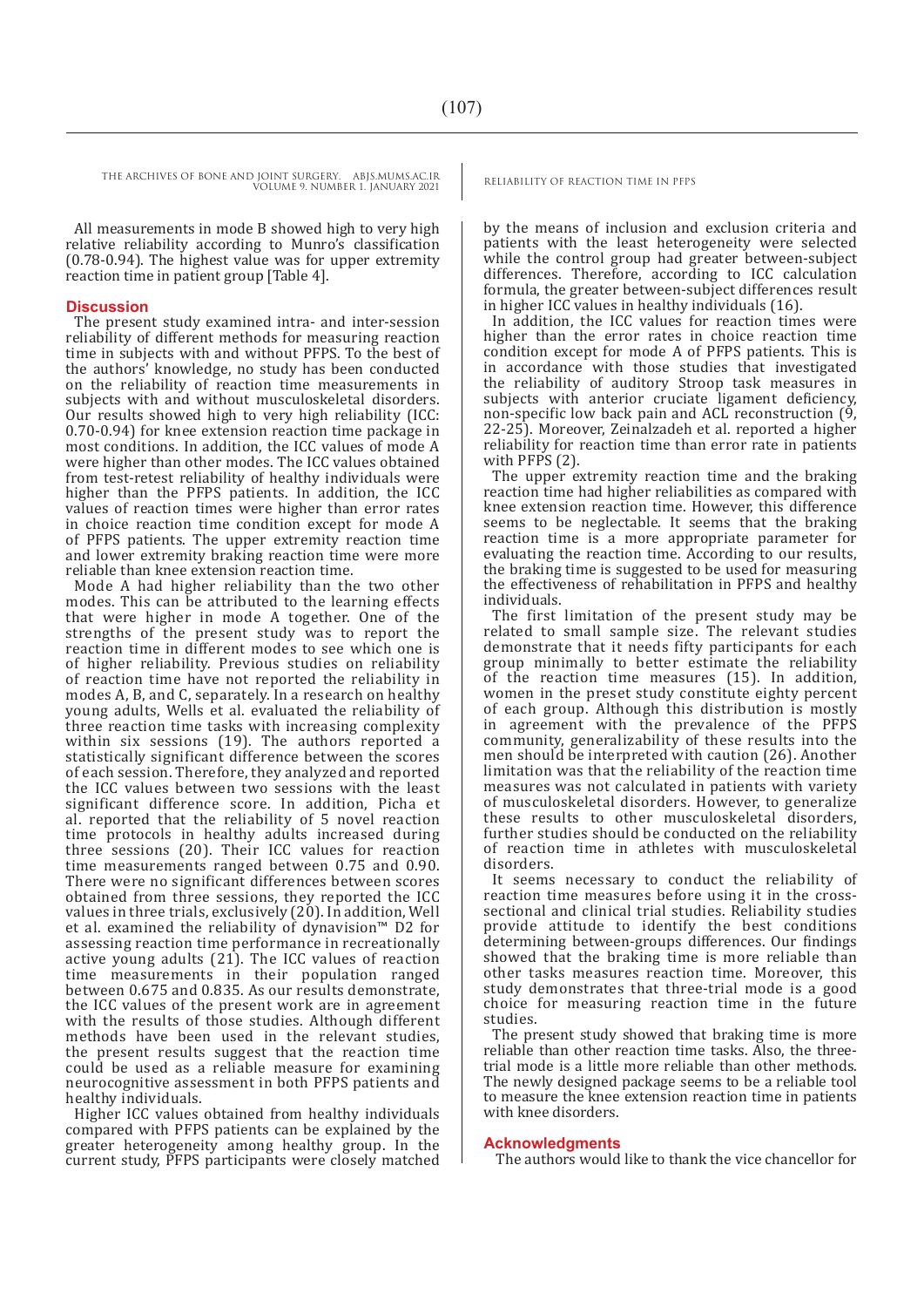THE ARCHIVES OF BONE AND JOINT SURGERY. ABJS.MUMS.AC.IR RELIABILITY OF REACTION TIME IN PFPS VOLUME 9. NUMBER 1. JANUARY 2021

research of Mashhad University of Medical Sciences for their kind support.

*Funding details:* This work was supported by the Mashhad University of Medical Sciences, under Grant [number 961579].

*Patient consent:* All participants were informed about experimental protocol and asked to sign a written informed consent form approved by the local Institutional Review Board

*Disclosure statement:* The authors report no conflict of interest concerning the materials or methods used in this study or the findings specified in this paper.

Afsaneh Zeinalzadeh PhD PT1 Salman Nazary-Moghadam PhD PT1 Sayyed Hadi Sayyed Hoseinian MD2 Mohammad H. Ebrahimzadeh MD3 Esmaeel Imani MSc PT<sup>1</sup> Samira Karimpour MSc PT<sup>1</sup> 1 Department of Physiotherapy, School of Paramedical Sciences, Mashhad University of Medical Sciences, Mashhad, Iran

2 Orthopedic Research Center, Shahid Kamyab Hospital, Mashhad University of Medical Sciences, Mashhad, Iran 3 Orthopedic Research Center, Mashhad University of Medical Sciences, Mashhad, Iran

#### **References**

- 1. Boling MC, Padua DA, Marshall SW, Guskiewicz K, Pyne S, Beutler A. A prospective investigation of biomechanical risk factors for patellofemoral pain syndrome: the Joint Undertaking to Monitor and Prevent ACL Injury (JUMP-ACL) cohort. The American journal of sports medicine. 2009;37(11):2108-16.
- 2. Zeinalzadeh A, Talebian S, Naghdi S, Salavati M, Nazary-Moghadam S, Zeynalzadeh Ghoochani B. Effects of vision and cognitive load on static postural control in subjects with and without patellofemoral pain syndrome. Physiotherapy theory and practice. 2018;34(4):276-85.
- 3. Akhbari B, Salavati M, Mohammadi F, Safavi-Farokhi Z. Intra- and Inter-session Reliability of Static and Dynamic Postural Control in Participants with and without Patellofemoral Pain Syndrome. Physiotherapy Canada Physiotherapie Canada. 2015;67(3):248-53.
- 4. Østerås B, Østerås H, Torsensen TA. Long-term effects of medical exercise therapy in patients with patellofemoral pain syndrome: results from a singleblinded randomized controlled trial with 12 months follow-up. Physiotherapy. 2013;99(4):311-6.
- 5. Thomeé R, Augustsson J, Karlsson J. Patellofemoral pain syndrome. Sports medicine. 1999;28(4):245-62.
- 6. Swanik CB, Covassin T, Stearne DJ, Schatz P. The relationship between neurocognitive function and noncontact anterior cruciate ligament injuries. American Journal of Sports Medicine. 2007; 35(6): 943-8.
- 7. Del Rossi G. Evaluating the Recovery Curve for Clinically Assessed Reaction Time After Concussion. J Athl Train. 2017;52(8):766-70.
- 8. Cech DJ, Martin ST. Functional Movement Development Across the Life Span-E-Book: Elsevier Health Sciences; 2011.
- 9. Nazary-Moghadam S, Salavati M, Esteki A, Akhbari B, Keyhani S, Zeinalzadeh A. Reliability of kinematic measures in subjects with anterior cruciate ligament deficiency during dual-task walking. Journal of bodywork and movement therapies. 2017;21(4):852-9.
- 10.Citaker S, Kaya D, Yuksel I, Yosmaoglu B, Nyland J, Atay OA, et al. Static balance in patients with patellofemoral pain syndrome. Sports health. 2011;3(6):524-7.
- 11.Lee SP, Souza RB, Powers CM. The influence of hip abductor muscle performance on dynamic postural stability in females with patellofemoral pain. Gait & posture. 2012;36(3):425-9.
- 12.Luoto S, Taimela S, Hurri H, Alaranta H. Mechanisms explaining the association between low back trouble and deficits in information processing. A controlled study with follow-up. Spine. 1999;24(3):255-61.
- 13.Mazaheri M, Salavati M, Negahban H, Sanjari MA, Parnianpour M. Postural sway in low back pain: Effects of dual tasks. Gait & posture. 2010;31(1):116-21.
- 14.Deary IJ, Liewald D, Nissan J. A free, easy-to-use, computer-based simple and four-choice reaction time programme: the Deary-Liewald reaction time task. Behavior research methods. 2011;43(1):258-68.
- 15.Domholt E. Rehabilitation research: Principles and Applications. St Louis, MO: Elsevier Saunders. 2005.
- 16.Weir JP. Quantifying test-retest reliability using the intraclass correlation coefficient and the SEM. Journal of strength and conditioning research. 2005;19(1):231-40.
- 17.Corriveau H, Herbert R, Prince F, Raiche M. Postural control in the elderly: an analysis of test-retest and interrater reliability of the COP-COM variable. Arch Phys Med Rehabil. 2001;82:80-5.
- 18.Stokes M. Reliability and repeatability of methods for measuring muscle in physiotherapy. Physiotherapy Practice. 1985;1(2):71-6.
- 19.Wells AJ, Hoffman JR, Beyer KS, Jajtner AR, Gonzalez AM, Townsend JR, et al. Reliability of the dynavision™ d2 for assessing reaction time performance. Journal of sports science & medicine. 2014;13(1):145.
- 20.Picha K, Quintana C, Glueck A, Hoch M, Heebner NR, Abt JP. Reliability of 5 novel reaction time and cognitive load protocols. J Sport Rehabil. 2018;27(5):1-4.
- 21.Wells AJ, Hoffman JR, Beyer KS, Jajtner AR, Gonzalez AM, Townsend JR, et al. Reliability of the dynavision™ d2 for assessing reaction time performance. Journal